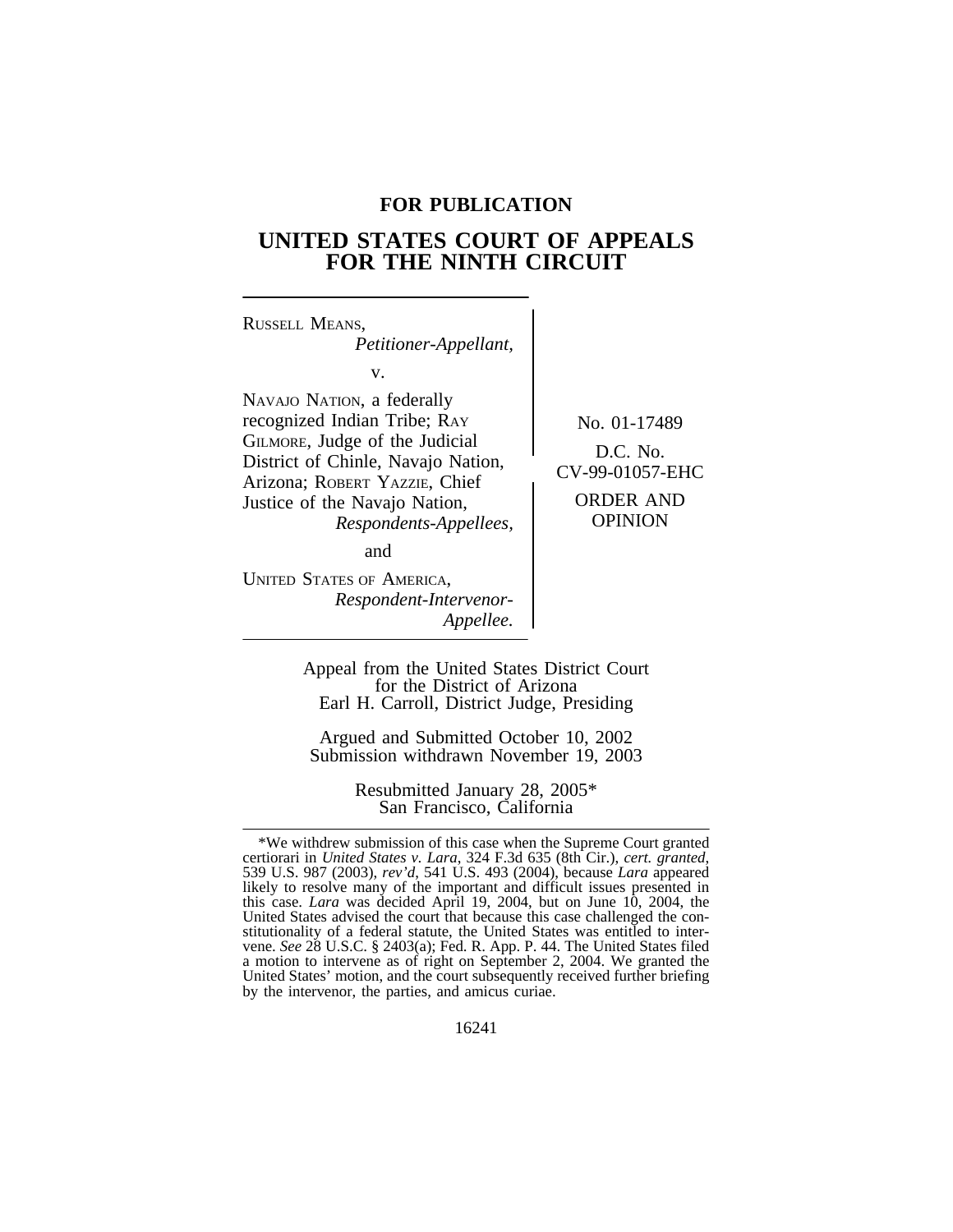Filed December 13, 2005

Before: Andrew J. Kleinfeld, Johnnie B. Rawlinson, Circuit Judges, and Justin L. Quackenbush,\*\* District Judge.

Opinion by Judge Kleinfeld

<sup>\*\*</sup>The Honorable Justin L. Quackenbush, Senior United States District Judge for the Eastern District of Washington, sitting by designation.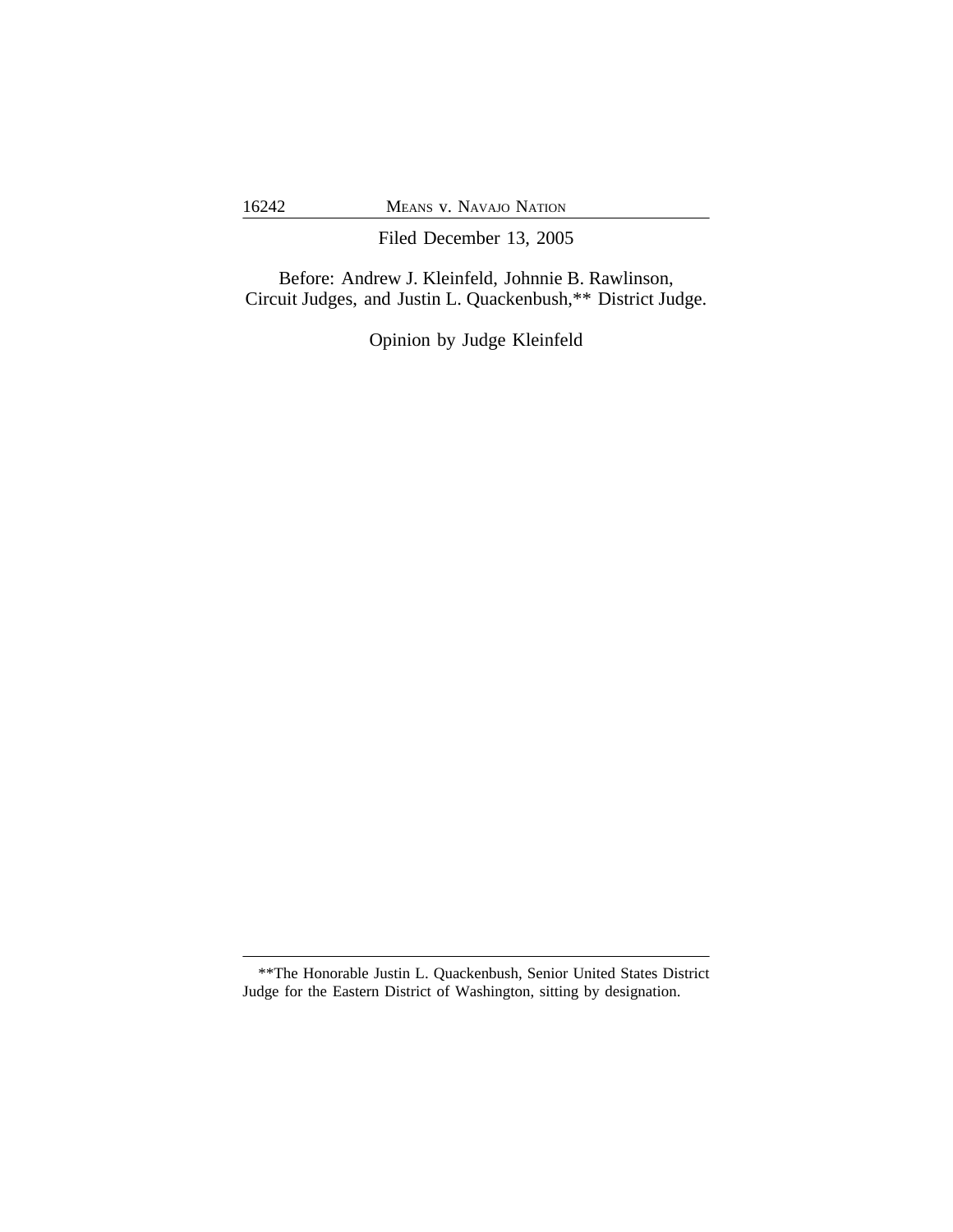# **COUNSEL**

John Trebon, Trebon & Fine, P.C., Flagstaff, Arizona, for the appellant.

Donovan D. Brown, Sr., Acting Deputy Assistant Attorney General, Navajo Nation Office of the Attorney General, Window Rock, Arizona, for the appellees.

Thomas L. Sansonetti (briefed), Assistant Attorney General, U.S. Department of Justice, Env. & Nat. Resources Division, Washington, D.C., for the intervenor.

Jon Metropoulos (briefed), Gough, Shanahan, Johnson & Waterman, Helena, Montana, for amicus curiae Thomas Lee Morris and Elizabeth S. Morris.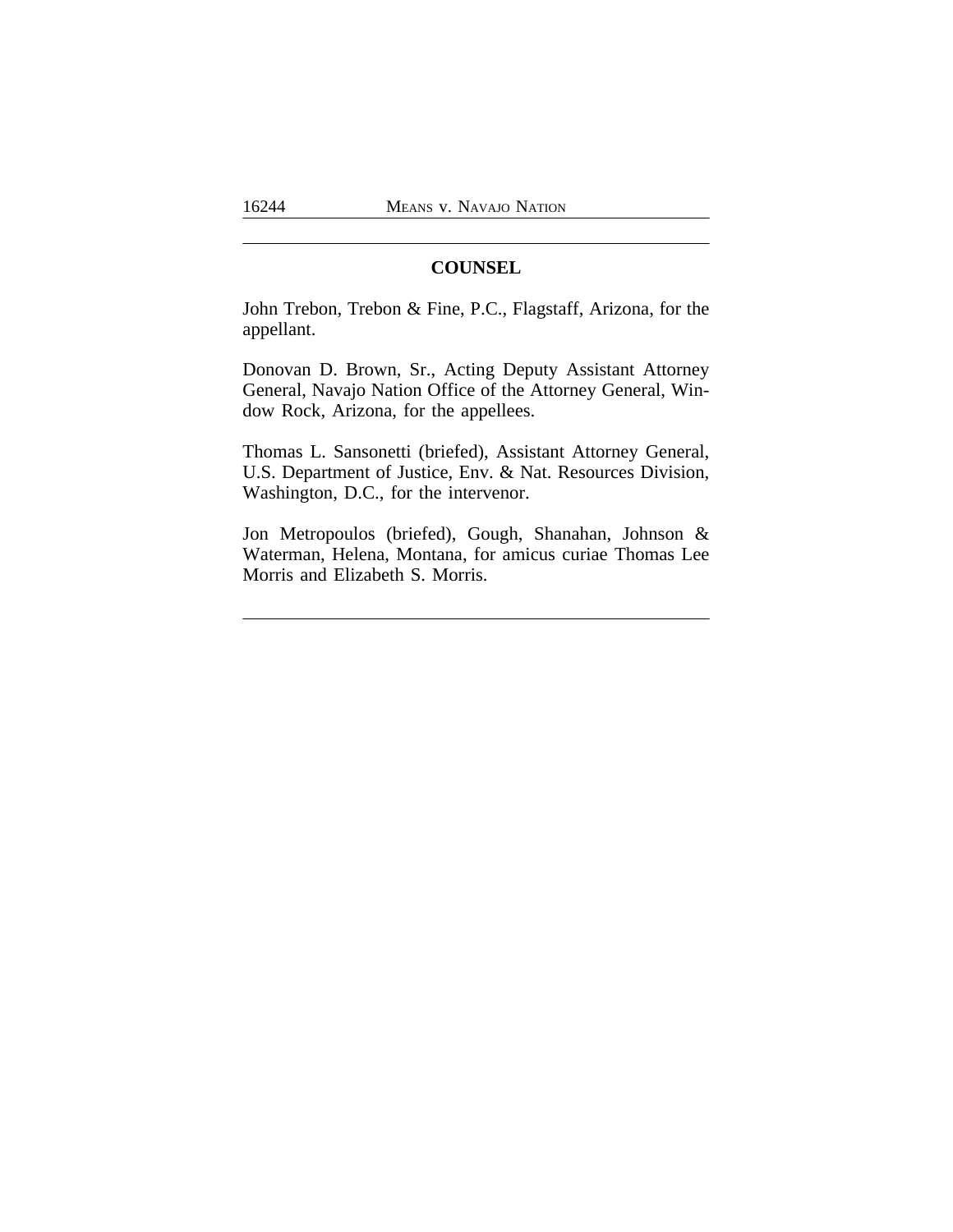#### **ORDER**

The opinion filed August 23, 2005, and appearing at 420 F.3d 1037 (9th Cir. 2005), is withdrawn. Pursuant to General Order 5.3.a, an opinion is filed contemporaneously with this order. With the withdrawal and substitution of the opinion, the petitions for rehearing and rehearing en banc are denied as moot. Subsequent petitions for rehearing and rehearing en banc may be filed. Federal Rule of Appellate Procedure 40 now controls.

# **OPINION**

KLEINFELD, Circuit Judge:

This case concerns whether an Indian tribe can exercise criminal jurisdiction over a person who is not a member of the tribe, but who is an enrolled member of another Indian tribe.

### **Facts**

This is an appeal from a denial of a petition for a writ of habeas corpus. The petitioner, Russell Means, an enrolled member of the Oglala-Sioux Indian Tribe, seeks to prevent the Navajo Nation from criminally prosecuting him in Navajo tribal court for an incident that occurred on the Navajo Reservation.

In December 1997, Means allegedly threatened and battered his then father-in-law, who is an Omaha Indian, and allegedly threatened another man, a Navajo Indian. The offenses are misdemeanors under the Navajo Code, with potential maximum penalties of 90 days in jail and a \$250 fine for each threat,<sup>1</sup> and 180 days in jail and a \$500 fine for the battery.**<sup>2</sup>**

**<sup>1</sup>** *See* Navajo Nation Code tit. 17, § 310.

**<sup>2</sup>** *See* Navajo Nation Code tit. 17, § 316.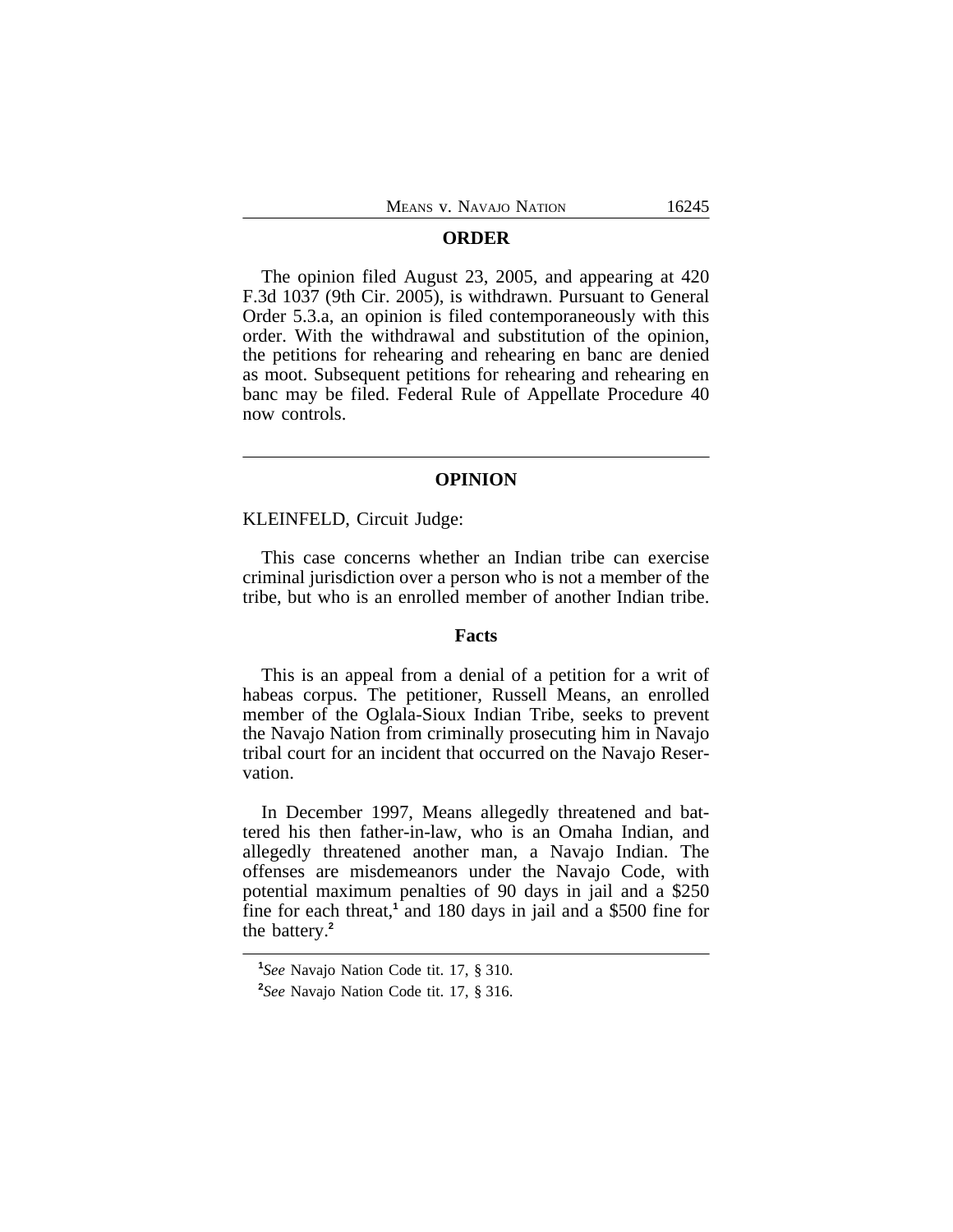#### 16246 MEANS v. NAVAJO NATION

Means moved in the Navajo tribal court to dismiss the tribal proceedings. He argued that the tribal court had no jurisdiction over him because he was not a Navajo. Means testified that he is an enrolled member of the Oglala-Sioux Tribe of Indians and a permanent resident of Porcupine, a town in South Dakota on the Pine Ridge Sioux Indian Reservation. Means lived on the Navajo Indian Reservation from 1987 to 1997 when he was married to a woman who was a half-Navajo, half-Omaha Indian. Means moved back to the Sioux reservation in 1997, and the alleged offenses occurred later when Means was visiting the Navajo reservation.

Means testified that the difference between an Oglala-Sioux and a Navajo is analogous to the difference in nationalities between an American and a French person. Although Means lived on the Navajo reservation for a decade while married to his ex-wife, he could never become a member of the Navajo tribe because membership required at least one quarter Navajo blood.**<sup>3</sup>** Means does not speak Navajo, and as a non-Navajo, he had difficulty obtaining employment because of tribal preferences given to Navajos and restrictions that make it difficult for a non-Navajo to find employment, participate in civic life, and license a business.

The Navajo Nation trial court denied Means' motion to dismiss for lack of jurisdiction. Means appealed to the Navajo Nation Supreme Court which also denied his motion. The decision of the Navajo Supreme Court explains that the Navajo reservation covers about 25,000 square miles, making it larger than many U.S. states and foreign countries.<sup>4</sup> Over 9,000 Indians of other tribes live within the Navajo Nation, so

**<sup>3</sup>**Enrolled membership in the Navajo Nation is conditioned upon no less than one-fourth degree of Navajo blood. One may not become a Navajo by adoption or custom, and one cannot become a Navajo if he is an enrolled member of another Indian Nation or Tribe. *See* Navajo Nation Code tit. 1, §§ 701-703.

**<sup>4</sup>**The Navajo Reservation is almost three times the size of New Jersey.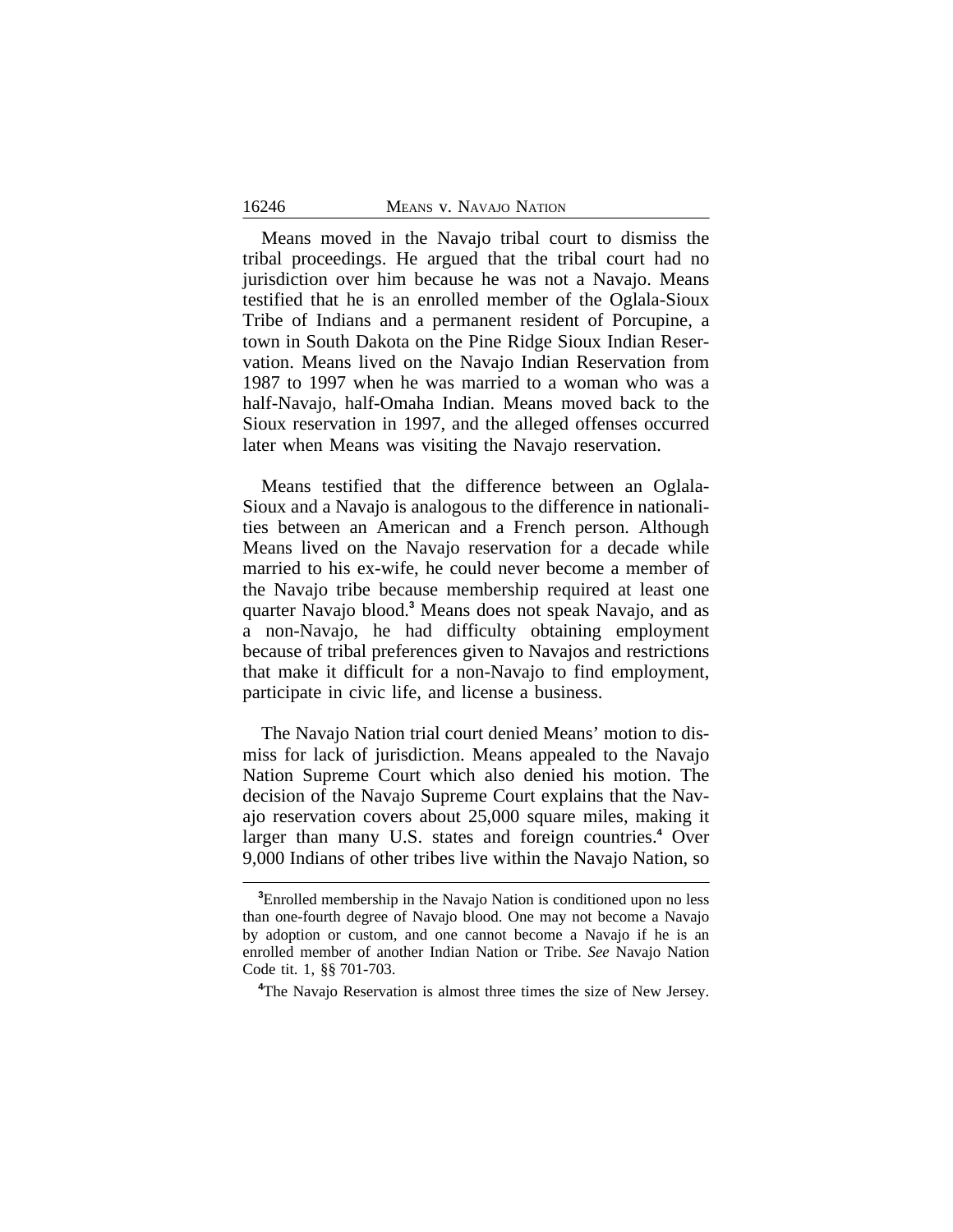|  |  |  | Means v. Navajo Nation |
|--|--|--|------------------------|
|--|--|--|------------------------|

domestic violence cases involving non-Navajo Indians arise from time to time. The Navajo Supreme Court explained that the considerable amount of violence arising from alcohol, when combined with the size and ethnic inclusiveness of the reservation, generates a "need to exercise criminal jurisdiction over all who enter the Navajo Nation," not just Navajo Indians. The Navajo Supreme Court decision says that while there are preferences for Navajos in employment and contracting, they are not absolute barriers, and that Means could have qualified for jury service in the Navajo tribal courts had he been registered to vote in Arizona. The Navajo Supreme Court also noted that, because Means had married a Navajo, he was a "hadane," or in-law, during his residence on the reservation, connected by rights and obligations to his wife's clan. As the Navajo Supreme Court notes, however, becoming a "hadane" does not make one a Navajo.

After exhausting his remedies in the Navajo courts, Means petitioned the United States District Court for a writ of habeas corpus to enjoin the tribal courts from proceeding further in his case. The district court denied Means's petition, and he appeals.

#### **Analysis**

All the questions before us are purely matters of law and arise on appeal of the district court's denial of a writ of habeas corpus under 25 U.S.C. § 1303, so we review de novo.**<sup>5</sup>**

# **I. Jurisdiction**

Means has exhausted his tribal court remedies regarding jurisdiction, but he has still not been tried for the alleged threats and battery. Nonetheless, Means remains subject to conditions of pretrial release. Means cannot have any contact

**<sup>5</sup>** *See McCoy v. Stewart*, 282 F.3d 626, 629 (9th Cir. 2002); *Moore v. Nelson*, 270 F.3d 789, 790-92 (9th Cir. 2001).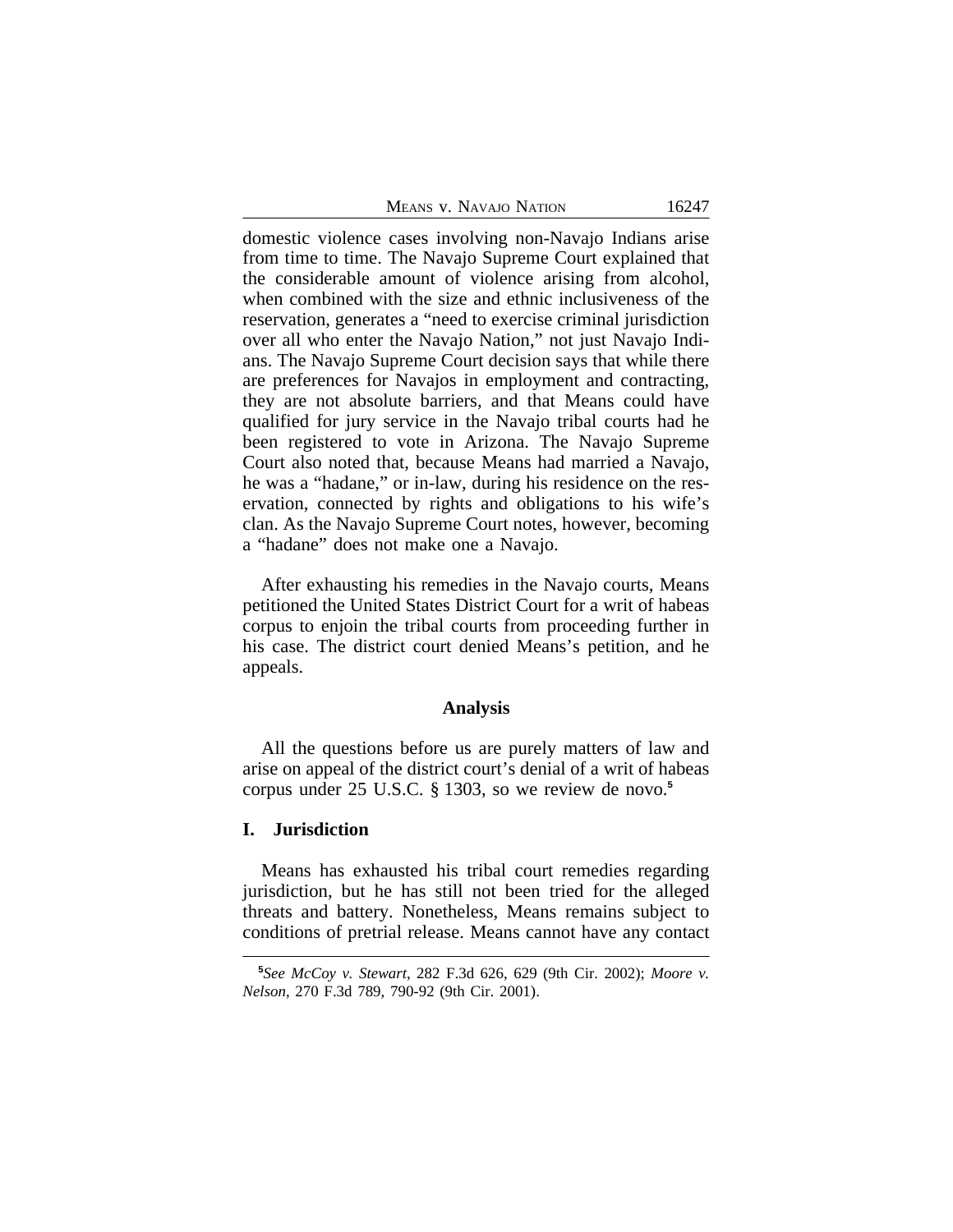with his former father-in-law or go within 100 yards of his former father-in-law's home. Means also must appear as ordered by the Navajo trial court or face re-arrest and additional punishment for any failure to appear. The district court therefore concluded that Means was in custody for purposes of habeas jurisdiction under *Justices of Boston Municipal* Court v. Lydon<sup>6</sup> and *Hensley v. Municipal Court*.<sup>7</sup> The parties have not challenged that conclusion before us, and, although we are required to examine jurisdiction *sua sponte*,<sup>8</sup> we agree with the district court. The charges against Means remain pending in the Navajo Nation trial court, and although the Navajo Nation and Means have stipulated to a stay in the trial court until this appeal is decided, the Navajo Nation states that it fully intends to prosecute Means if jurisdiction is resolved in its favor. Accordingly, we have jurisdiction to consider this appeal.

### **II. The 1990 Amendments to the Indian Civil Rights Act**

In *Oliphant v. Suquamish Indian Tribe*, **9** the Supreme Court held that Indian tribes do not possess criminal jurisdiction over non-Indians.**<sup>10</sup>** In *Oliphant*, the Suquamish Tribe had prosecuted two non-Indians, one for racing down a highway and colliding with a tribal police car, and another for assaulting an officer and resisting arrest.**<sup>11</sup>** The tribe did not claim that Congress had given it authority to exercise jurisdiction, but rather that the tribe had an inherent sovereign authority to exercise criminal jurisdiction over incidents that occurred on its reservation — an authority that Congress had never taken

**<sup>11</sup>***Id.*

**<sup>6</sup>** *Justices of Boston Mun. Court v. Lydon*, 466 U.S. 294, 300-02 (1984). **<sup>7</sup>***Hensley v. Mun. Court, San Jose-Milpitas Judicial Dist., Santa Clara County*, 411 U.S. 345, 351-52 (1973).

**<sup>8</sup>** *See Bernhardt v. County of Los Angeles*, 279 F.3d 862, 868 (9th Cir. 2002).

**<sup>9</sup>***Oliphant v. Suquamish Indian Tribe*, 435 U.S. 191 (1978). **<sup>10</sup>***Id.* at 194.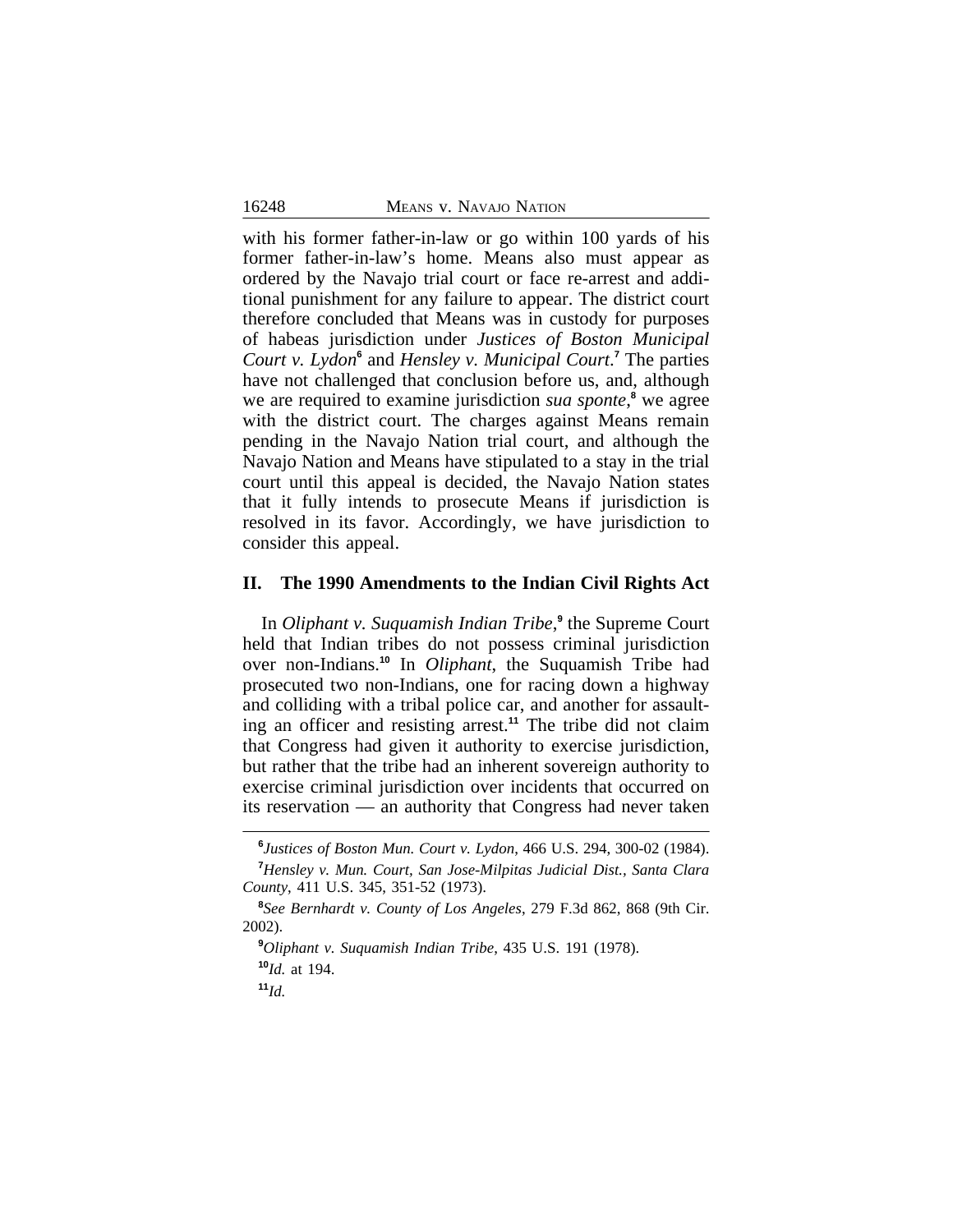away.**<sup>12</sup>** The Supreme Court disagreed and held that, although Indian tribes enjoy some sovereign powers, their "domestic, dependent" **<sup>13</sup>** nature distinguishes them from the governments of foreign countries.**<sup>14</sup>** It also held that citizens of the United States who are not Indians cannot be subjected to Indian tribal sovereignty for criminal purposes.**<sup>15</sup>**

**[1]** Following *Oliphant*, the Supreme Court suggested in *United States v. Wheeler***<sup>16</sup>** that the inherent sovereignty of a tribe might extend only to its own enrolled members.**<sup>17</sup>** Then, in *Duro v. Reina*, **<sup>18</sup>** the Court explicitly held that "the retained sovereignty of the tribe as a political and social organization to govern its own affairs does not include the authority to impose criminal sanctions against a citizen outside its own membership."**<sup>19</sup>** *Duro* reasoned that, as American citizens,**<sup>20</sup>** Indians were entitled not to be subjected to the criminal authority of sovereigns of which they were not and could not become full members.**<sup>21</sup>**

**[2]** In 1990 Congress responded to Indian tribes' concerns about the holding in *Duro* by amending**<sup>22</sup>** the Indian Civil Rights Act**<sup>23</sup>** to say that the "powers of self-government" of Indian tribes "means the inherent power of Indian tribes,

**<sup>16</sup>***United States v. Wheeler*, 435 U.S. 313 (1978).

**<sup>18</sup>***Duro v. Reina*, 495 U.S. 676 (1990).

**<sup>19</sup>***Id.* at 679.

**<sup>20</sup>***See* Indian Citizenship Act of 1924, 8 U.S.C. § 1401(b).

**<sup>21</sup>***Duro*, 495 U.S. at 692-93.

**<sup>22</sup>***See* Pub. L. 101-511, Title VIII, § 8077(b)-(c), 104 Stat. 1892 (1990).

**<sup>23</sup>**Indian Civil Rights Act of 1968, 25 U.S.C. §§ 1301-1303.

**<sup>12</sup>***Id.* at 195-96.

**<sup>13</sup>***See Cherokee Nation v. Georgia*, 30 U.S. (5 Pet.) 1, 17 (1831).

**<sup>14</sup>***Oliphant*, 435 U.S. at 211; *see also United States v. Kagama*, 118 U.S. 375, 379 (1886).

**<sup>15</sup>***Oliphant*, 435 U.S. at 212.

**<sup>17</sup>***Id*. at 323, 326-29.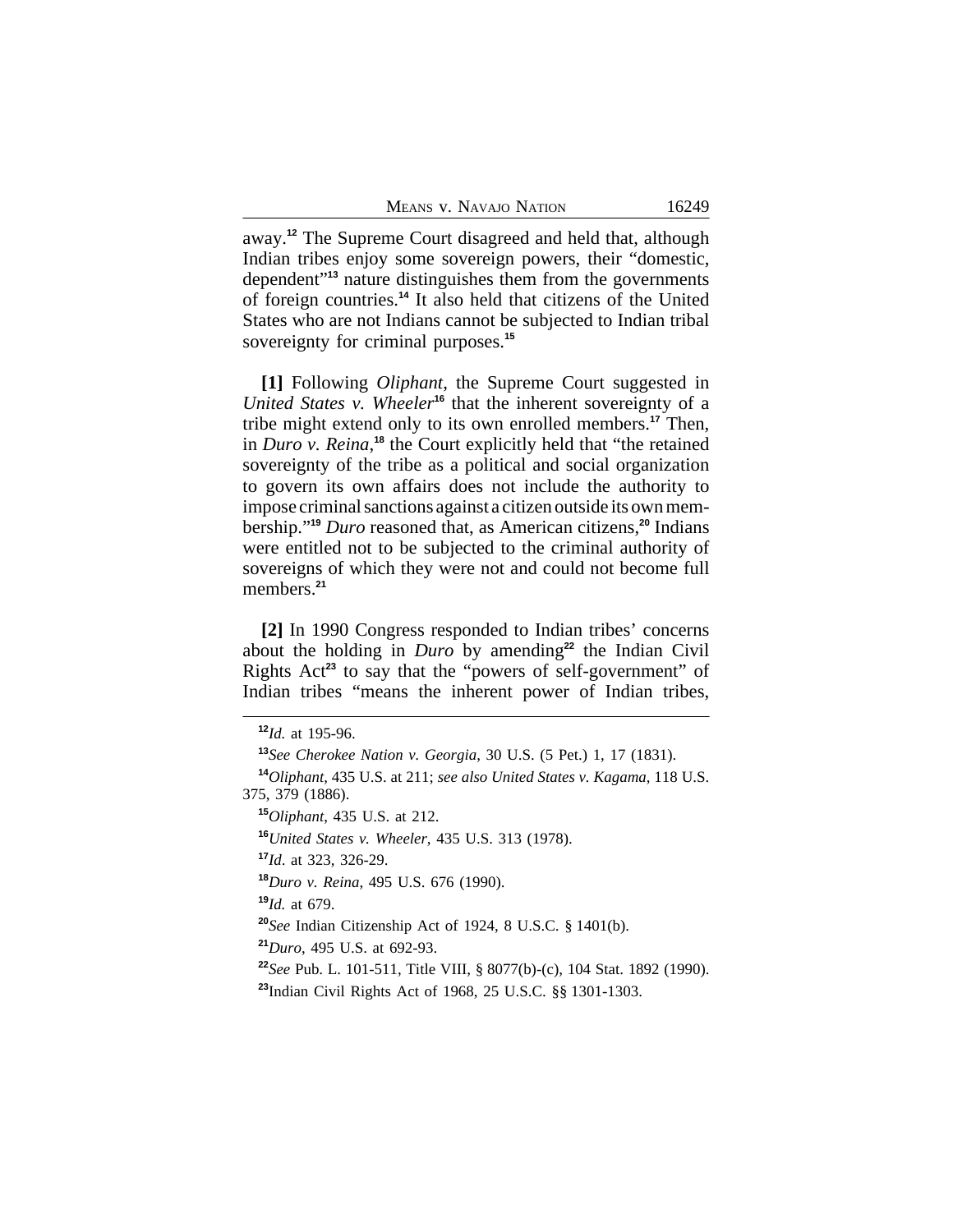hereby recognized and affirmed, to exercise criminal jurisdiction over all Indians." **<sup>24</sup>** "All Indians" plainly includes Indians who are not enrolled members of the particular tribe exercising jurisdiction. It is significant for the equal protection discussion below, however, that the 1990 Amendments do not cover all persons who may be ethnically Indian. In addition to extending tribal criminal jurisdiction to "all" Indians, the 1990 Amendments make it plain that the definition of "Indian" is the same as "Indian" in the Major Crimes Act.**<sup>25</sup>**

The 1990 Amendments define "Indian" as "any person who would be subject to the jurisdiction of the United States as an Indian under section 1153, Title 18, if that person were to commit an offense listed in that section in Indian country to which that section applies." **<sup>26</sup>** The statute referred to, 18 U.S.C. § 1153 (the Major Crimes Act), says it applies to "[a]ny Indian." **27** In *United States v. Antelope,***28** enrolled Indians prosecuted under the Major Crimes Act argued that they were denied equal protection of the laws, because, had they not been Indians, they would have been prosecuted under more favorable state law. The Court described the federal scheme as one in which "[e]xcept for the offenses enumerated in the Major Crimes Act, all crimes committed by enrolled Indians against other Indians within Indian country are subject to the jurisdiction of tribal courts." The Court rejected the Equal Protection challenge because "respondents were not subjected to federal criminal jurisdiction because they were of the Indian race but because they were enrolled members of the Coeur d'Alene Tribe." **29** The Court pointed out that "federal jurisdiction under the Major Crimes Act does not apply

**<sup>24</sup>**25 U.S.C. § 1301(2). **<sup>25</sup>**18 U.S.C. § 1153. **<sup>26</sup>**25 U.S.C. § 1301(4). **<sup>27</sup>***See* 18 U.S.C. § 1153(a). **<sup>28</sup>***United States v. Antelope*, 430 U.S. 641 (1977). **<sup>29</sup>***Id.* At 646.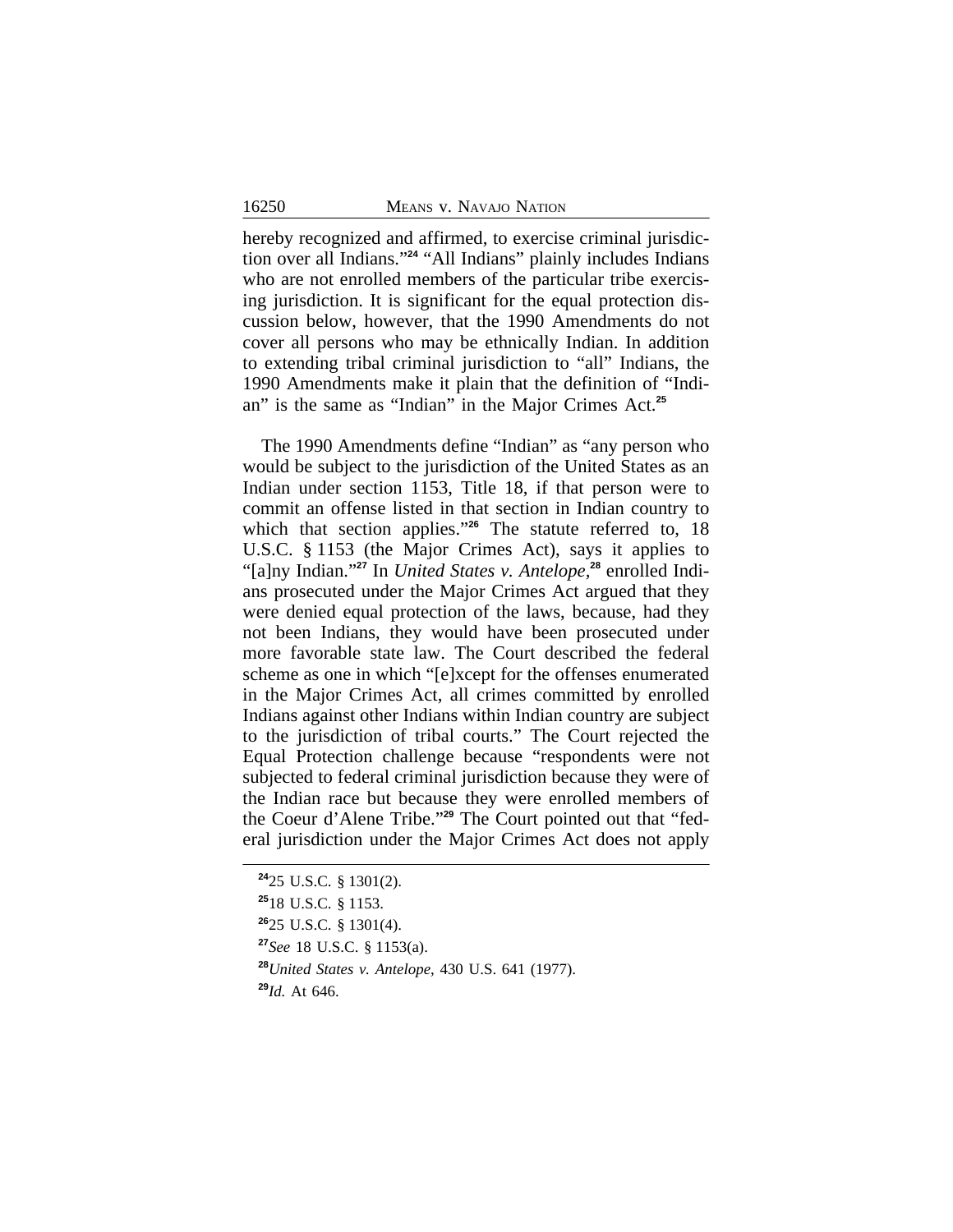to 'many individuals who are racially to be classified as "Indians." ' " **<sup>30</sup>** The Court noted in dictum that lower courts had held that enrollment was not an "absolute" requirement for federal jurisdiction in some circumstances, but because respondents were enrolled, the Court was "not called upon to decide" whether enrollment was an absolute requirement and "therefore intimate[d] no views on the matter." **31**

**[3]** Taken together, the 1990 Amendments, the Major Crimes Act, and *Antelope* mean that the criminal jurisdiction of tribes over "all Indians" recognized by the 1990 Amendments means all of Indian ancestry who are also Indians by political affiliation, not all who are racially Indians. For that reason, subjecting Means to tribal court jurisdiction but not non-Indians, is, as we explain further below, not a racial classification.

Means argues that the 1990 Amendments were outside the powers of Congress because they were an unconstitutional delegation of federal governmental authority and because they went beyond the congressional power authorized under the Indian Commerce**<sup>32</sup>** and Treaty**<sup>33</sup>** Clauses. Indian tribes are not bound by the United States Constitution in the exercise of their powers, including their judicial powers,**34** so federal judicial power over nonmembers could not be delegated to them.**<sup>35</sup>**

Following the 1990 Amendments, Means's theory was tested in other cases. Double jeopardy cases examined whether the statutory language, "recogniz[ing] and affirm-[ing]" the power of tribes over nonmember Indians rather than

**<sup>30</sup>***Id.* at 646 n.7 (quoting *Morton v. Mancari*, 417 U.S. 535, 553 n.24 (1974)).

**<sup>31</sup>***Id.* At 646-47, n. 7.

**<sup>32</sup>**U.S. Const. art. I, § 8, cl. 3.

**<sup>33</sup>**U.S. Const. art. II, § 2, cl. 2.

**<sup>34</sup>***See Talton v. Mayes*, 163 U.S. 376, 382-85 (1896).

**<sup>35</sup>***See Duro*, 495 U.S. at 686.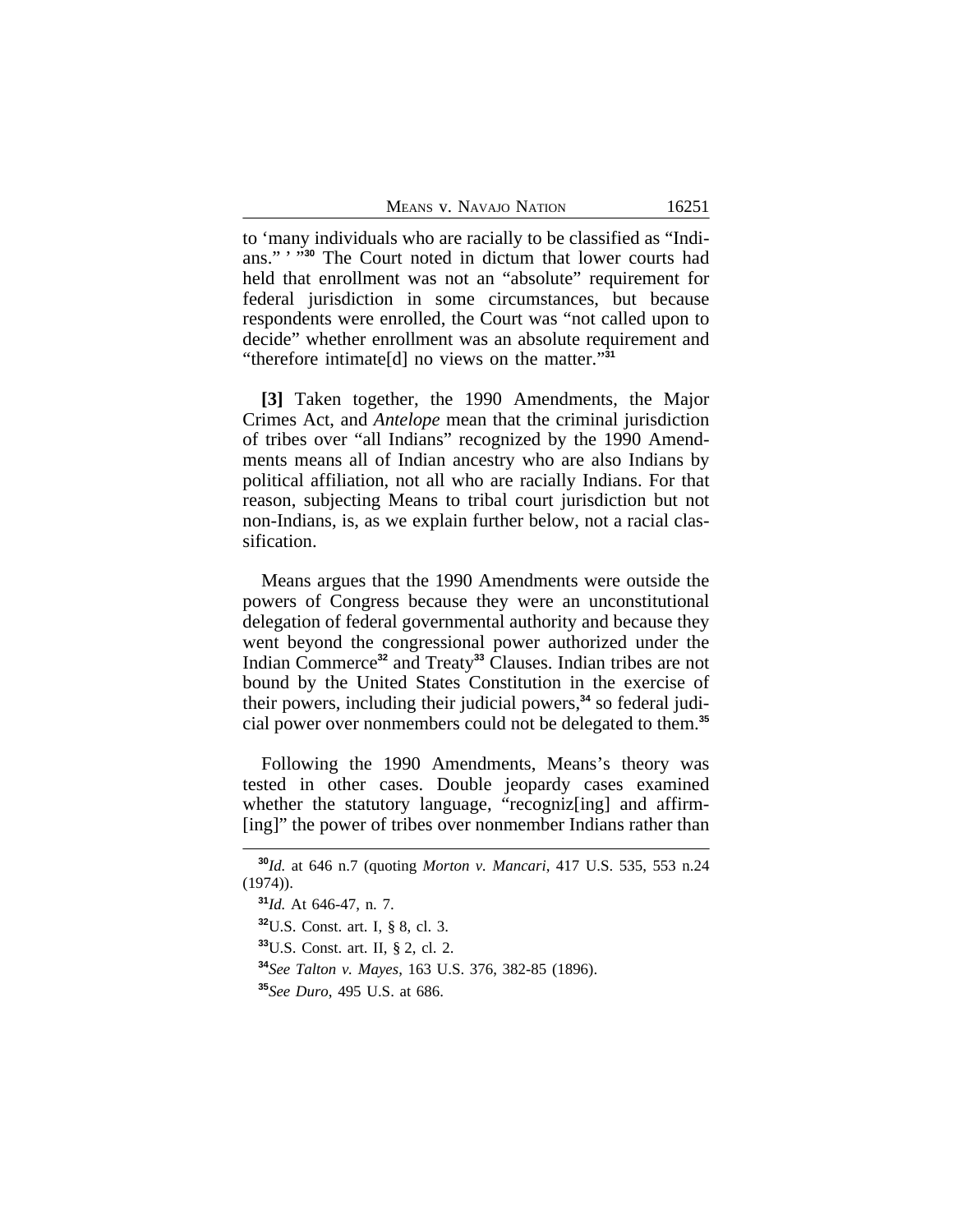"delegating" it, avoided double jeopardy problems when both a tribe and the federal government punished someone for the same conduct. If the tribe was exercising its inherent sovereign authority, an Indian defendant could be punished in both the tribal court as well as in federal district court under the "dual sovereignty" doctrine.**36** If the tribe was exercising delegated federal power, then the federal government would be punishing the Indian twice for the same conduct, which it could not do under the double jeopardy clause.**<sup>37</sup>** More broadly, after the Supreme Court in *Duro* had concluded that the tribe had not retained sovereign power over nonmember Indians,**<sup>38</sup>** the question was whether Congress even had the ability to "recognize" an inherent power.**<sup>39</sup>**

**[4]** These questions raised by Means's statutory argument**<sup>40</sup>** have, subsequent to the original briefing in this case, been definitively answered by the Supreme Court. *United States v. Lara***<sup>41</sup>** holds that "Congress does possess the constitutional power to lift the restrictions on the tribes' criminal jurisdiction over nonmember Indians as the statute seeks to do." **<sup>42</sup>** As for whether the tribe's exercise of criminal jurisdiction was a delegated power or an inherent sovereign power, the Court held, with certain reservations, that "the Constitution permits tribes, as an exercise of their inherent tribal authority, to prosecute nonmember Indians." **<sup>43</sup>** Thus, except for the questions

**<sup>39</sup>***See Enas*, 255 F.3d at 667-75.

**<sup>41</sup>***United States v. Lara*, 541 U.S. 193 (2004).

**<sup>42</sup>***Id.* at 200.

**<sup>43</sup>***Id.* at 210.

**<sup>36</sup>***See, e.g.*, *United States v. Lara*, 324 F.3d 635, 636 (8th Cir. 2003) (en banc), *rev'd*, 541 U.S. 193 (2004); *United States v. Enas*, 255 F.3d 662, 675 (9th Cir. 2001) (en banc).

**<sup>37</sup>***See Enas*, 255 F.3d at 667.

**<sup>38</sup>***See Duro*, 495 U.S. at 679.

**<sup>40</sup>***Cf. Enas*, 255 F.3d at 665; *Means v. N. Cheyenne Tribal Court*, 154 F.3d 941, 942 (9th Cir. 1998), *overruled in part*, *Enas*, 255 F.3d at 675 n.8.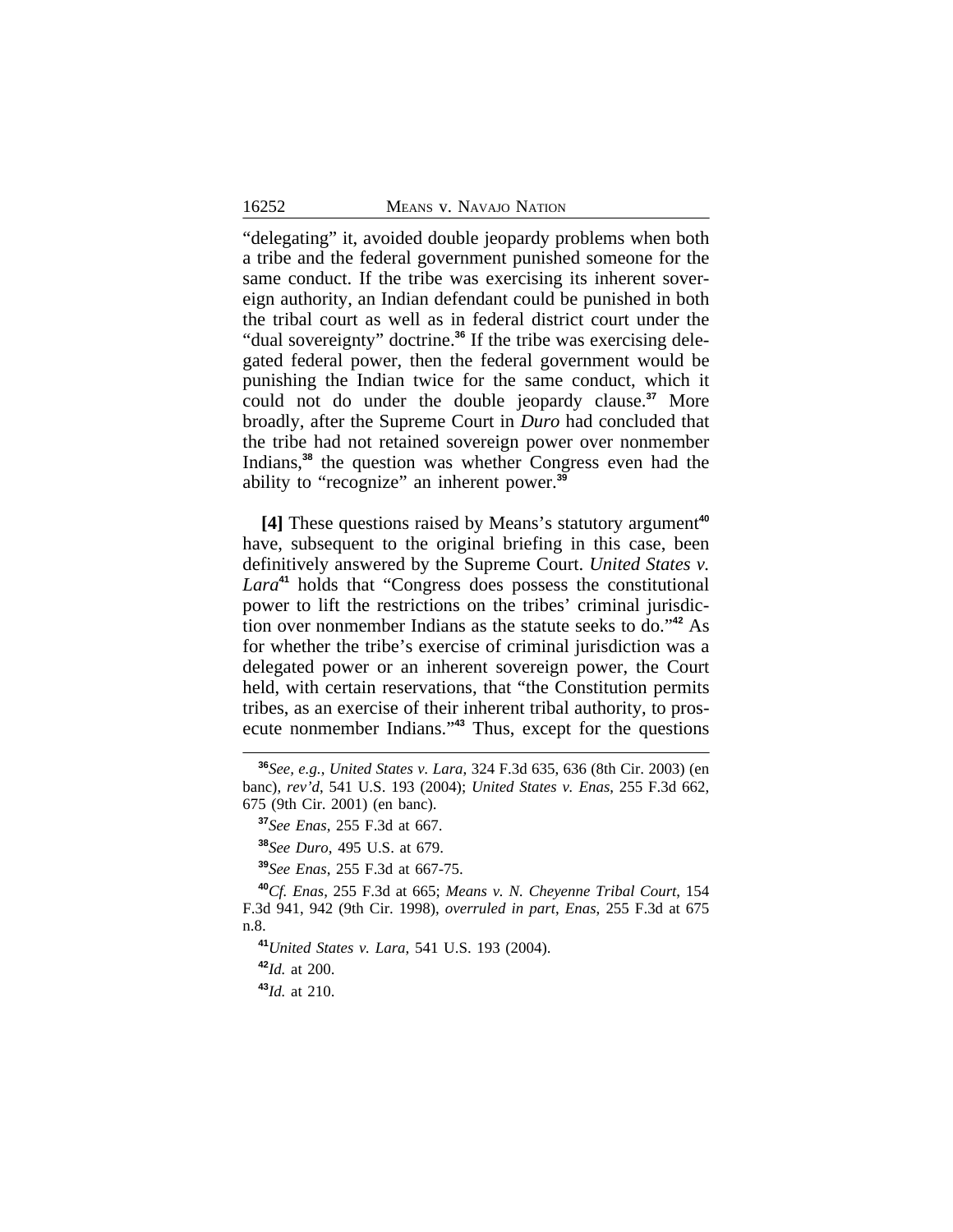reserved in *Lara*, **<sup>44</sup>** it is settled law that, pursuant to the 1990 amendment to the Indian Civil Rights Act, an Indian tribe may exercise inherent sovereign judicial power in criminal cases against nonmember Indians for crimes committed on the tribe's reservation.

# **III. Equal Protection and Due Process**

### **A. Equal Protection**

*Lara* expressly declined to answer the question of whether the tribal criminal prosecution of a nonmember Indian would violate the Due Process and Equal Protection guarantees of the Fifth Amendment.**<sup>45</sup>** Means argues that by recognizing tribal criminal jurisdiction over nonmember Indians, the 1990 Amendments violate the equal protection guarantees of the Fifth Amendment<sup>46</sup> and the Indian Civil Rights Act<sup>47</sup> because they discriminate against him as an Indian, subjecting him to adverse treatment on account of his race.

Means's equal protection argument has real force. He argues that, although the 1990 Amendments permit the Navajo tribe to criminally prosecute its own members and members of other Indian tribes, the Navajo tribe cannot constitutionally prosecute whites, blacks, Asians, or any other non-Navajos who are accused of crimes on the reservation.**<sup>48</sup>** This makes Means's case different from, say, an Alaskan who threatens and batters his father-in-law in Los Angeles, and then is prosecuted by the State of California. Not only can an Alaskan become a Californian, but the State of California, although "sovereign," nonetheless is bound by the Due Pro-

**<sup>44</sup>***See id.* at 207-09 (declining to address equal protection and due process challenges to the Indian Civil Rights Act).

**<sup>45</sup>***See id.* at 208-09; *see also id.* at 213-14 (Kennedy, J., concurring).

**<sup>46</sup>***See* U.S. Const. amend. V.

**<sup>47</sup>***See* 25 U.S.C. § 1302(8).

**<sup>48</sup>***See Oliphant*, 435 U.S. at 194.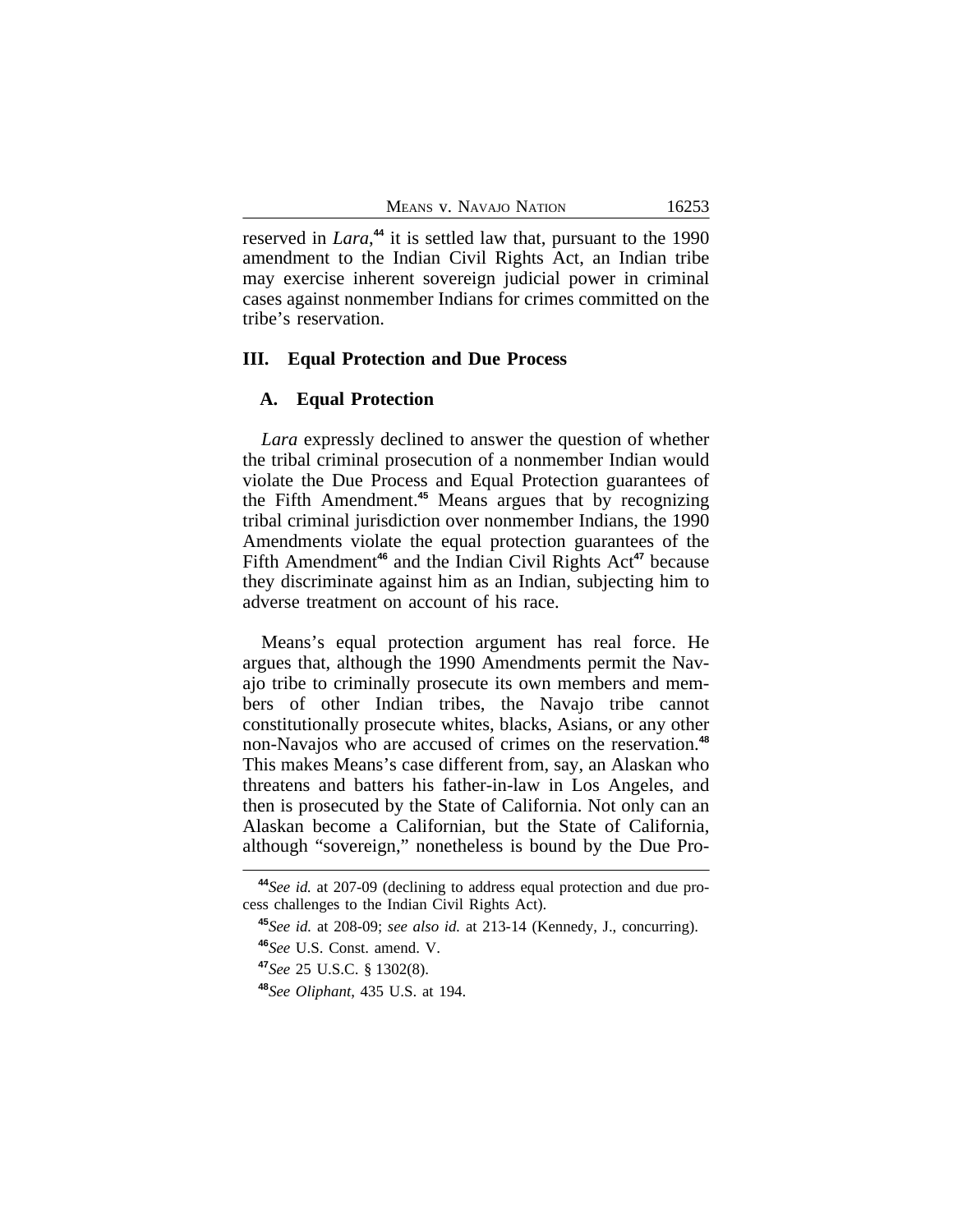cess and Equal Protection Clauses of the Fourteenth Amendment. Although he is an Indian, Means is nonetheless a citizen of the United States, entitled to the full protection of the United States Constitution. But unlike states, when Indian tribes exercise their sovereign authority they do not have to comply with the United States Constitution.**49** As an Oglala-Sioux, Means can never become a member of the Navajo political community, no matter how long he makes the Navajo reservation his home.

**[5]** Despite the force of Means's argument, we nonetheless conclude that the weight of established law requires us to reject Means's equal protection claim. *Morton v. Mancari***<sup>50</sup>** holds (albeit in the distinguishable context of Indian employment preferences by the federal government) that federal statutory recognition of Indian status is "political rather than racial in nature." **<sup>51</sup>** Means argues that *Mancari* is undermined by *Adarand Constructors, Inc. v. Pena*, **<sup>52</sup>** but both the Supreme Court and our court have continued to rely on *Mancari*, **<sup>53</sup>** and we are bound to follow it under the doctrine of *Agostini v. Felton*. **54**

**<sup>50</sup>***Morton v. Mancari*, 417 U.S. 535 (1974).

**<sup>51</sup>***Id.* at 553 n.24.

**<sup>52</sup>***Adarand Constructors, Inc. v. Pena*, 515 U.S. 200, 227 (1995); *see also Johnson v. California*, 543 U.S. 499, 125 S.Ct. 1141, 1147-48 (2005).

**<sup>53</sup>***See Rice v. Cayetano*, 528 U.S. 495, 518-22 (2000); *Kahawaiolaa v. Norton*, 386 F.3d 1271, 1279 (9th Cir. 2004).

**<sup>54</sup>***Agostini v. Felton*, 521 U.S. 203, 237 (1997); *see also United States v. Hatter*, 532 U.S. 557, 567 (2001); *State Oil Co. v. Khan*, 522 U.S. 3, 20 (1997); *Rodrigues de Quijas v. Shearson/Am. Express, Inc.*, 490 U.S. 477, 484 (1989).

**<sup>49</sup>***See Talton*, 163 U.S. at 382-85; *Trans-Canada Enterprises, Ltd. v. Muckleshoot Indian Tribe*, 634 F.2d 474, 476-77 (9th Cir. 1980). Although the Indian Civil Rights Act imposes due process limitations upon Indian tribes, 25 U.S.C. § 1302(8), not all the constitutional restraints are imposed. They are statutory, not constitutional, and the sole remedy for violations is habeas corpus. *See Santa Clara Pueblo v. Martinez*, 436 U.S. 49, 56-57 (1978).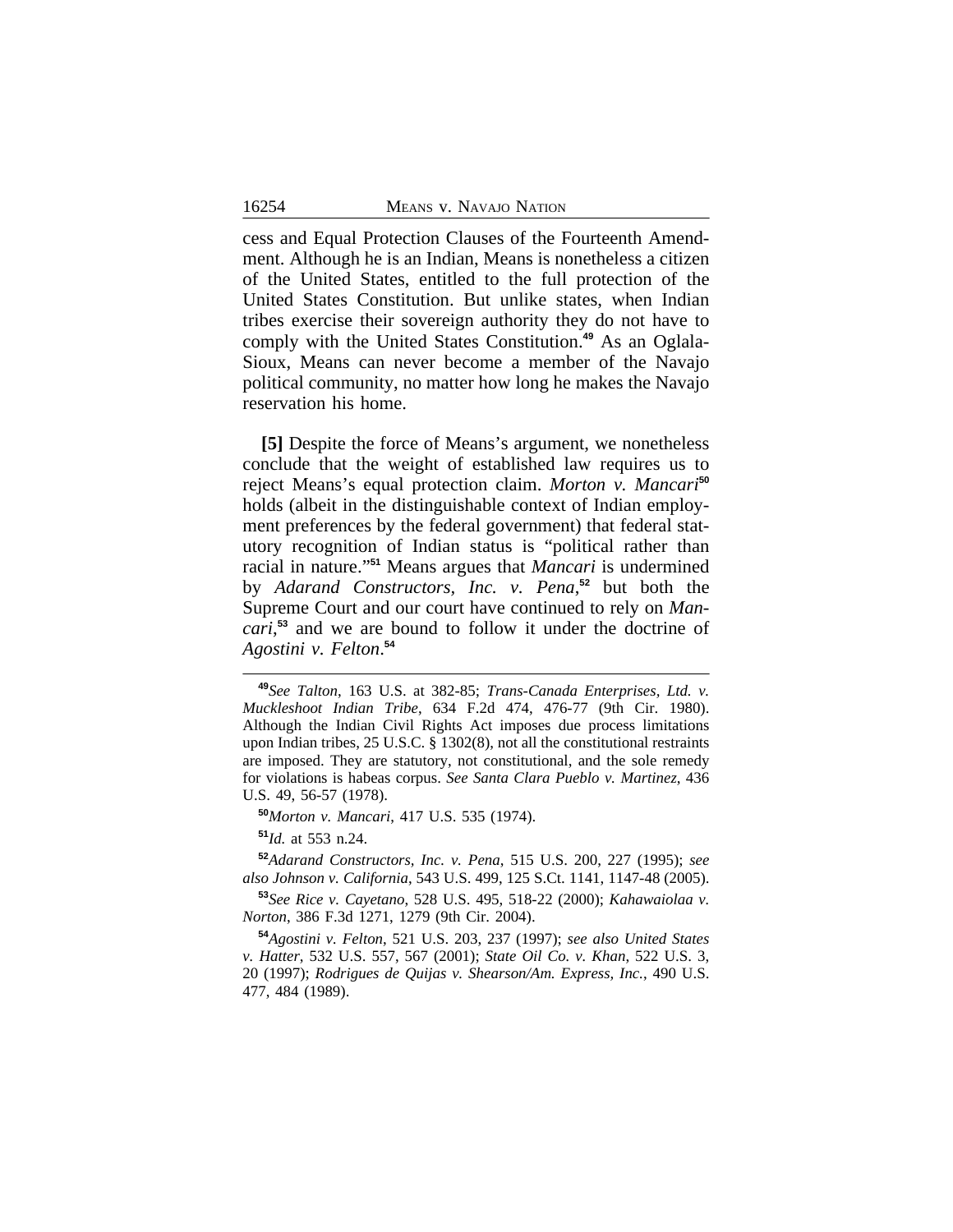| MEANS V. NAVAJO NATION |  |
|------------------------|--|
|------------------------|--|

*Mancari* held that an employment preference for Indians in the Bureau of Indian Affairs was not "invidious racial discrimination in violation of the Due Process Clause of the Fifth Amendment" **<sup>55</sup>** because "it is not even a 'racial' preference." **56** "[L]egislation that singles out Indians for particular and special treatment" is in a special category because of the historical relationship of the United States with the Indians and the Indian Commerce Clause,**57** and "[a]s long as the special treatment can be tied rationally to the fulfillment of Congress' unique obligation toward the Indians, such legislative judgments will not be disturbed." **<sup>58</sup>** The preference at issue passed this "rational tie" standard, because it was "reasonable and rationally designed to further Indian self-government." **59**

**[6]** We conclude that a law subjecting nonmember Indians to tribal criminal jurisdiction in "Indian country" passes the "rational tie" standard of *Mancari*. First, recognizing criminal jurisdiction of tribal courts over nonmember Indians furthers Indian self-government. The Navajo reservation, larger than many states and countries, has to be able to maintain order within its boundaries. The 1990 Amendments to the Indian Civil Rights Act were meant to protect Indians and others who reside in or visit Indian country against lawlessness by nonmember Indians who might not otherwise be subject to any criminal jurisdiction. As the Navajo Supreme Court notes, there are a significant number of Indians who are not Navajos but live on the Navajo reservation because of intermarriage. It is a matter of ordinary experience that many people are not at their best when their marriages break up, so misdemeanor jurisdiction over nonmember Indians is rationally related to Indian self-government in an area where rapid and effective

**<sup>55</sup>***Mancari*, 417 U.S. at 551. **<sup>56</sup>***Id.* at 553. **<sup>57</sup>***See id.* at 551-55. **<sup>58</sup>***Id.* at 555. **<sup>59</sup>***Id.*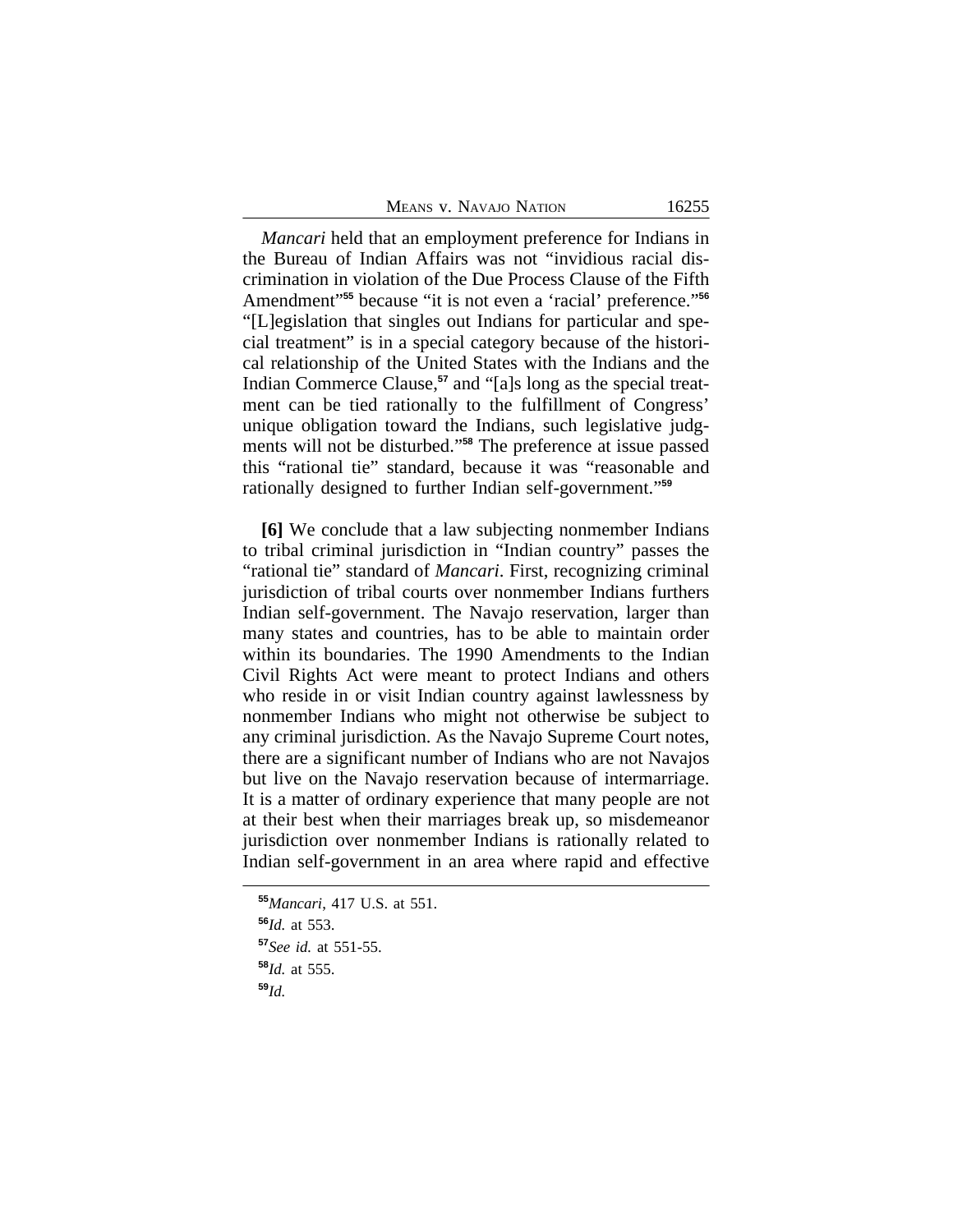tribal responses may be needed. The Navajo Nation has a sophisticated body of published laws, and an experienced court system in which trained trial and appellate judges adjudicate thousands of cases per year. If Means was not subject to prosecution in the Navajo courts, he could not be prosecuted in any court. The state of Arizona, like the majority of states, does not have jurisdiction to try Indians for offenses committed on a reservation,**<sup>60</sup>** and there is no federal court jurisdiction because Means's alleged offenses do not fall within the Major Crimes Act.**<sup>61</sup>**

**[7]** Second, the reason Congress can recognize the power of a tribe to exercise criminal jurisdiction over a nonmember Indian like Means — but not over a nonmember, non-Indian who like Means might become involved in a domestic dispute — is the same reason given by the Supreme Court for the employment preference in *Mancari*: Indian tribal identity is political rather than racial, and the only Indians subjected to tribal court jurisdiction are enrolled or *de facto* members of tribes, not all ethnic Indians.

In *United States v. Antelope*, Indians who were enrolled members of the Coeur d'Alene Tribe challenged the applicability of federal law to a prosecution for a murder that had taken place on the tribe's reservation.**<sup>62</sup>** Had they been of a different race, they argued, a more favorable provision of state law would have applied under the Assimilative Crimes Act,**<sup>63</sup>** rather than the less favorable federal provision that applied under the Major Crimes Act.**<sup>64</sup>** But the Supreme Court noted its holding in *Mancari* that the employment preference

**<sup>60</sup>***See, e.g.*, *Application of Denetclaw*, 320 P.2d 697, 698-701 (Ariz. 1958).

**<sup>61</sup>***See* 18 U.S.C. § 1153.

**<sup>62</sup>***Antelope*, 430 U.S. at 642-44.

**<sup>63</sup>**18 U.S.C. § 13; *see United States v. McBratney*, 104 U.S. 621, 621-24 (1881).

**<sup>64</sup>**18 U.S.C. § 1153.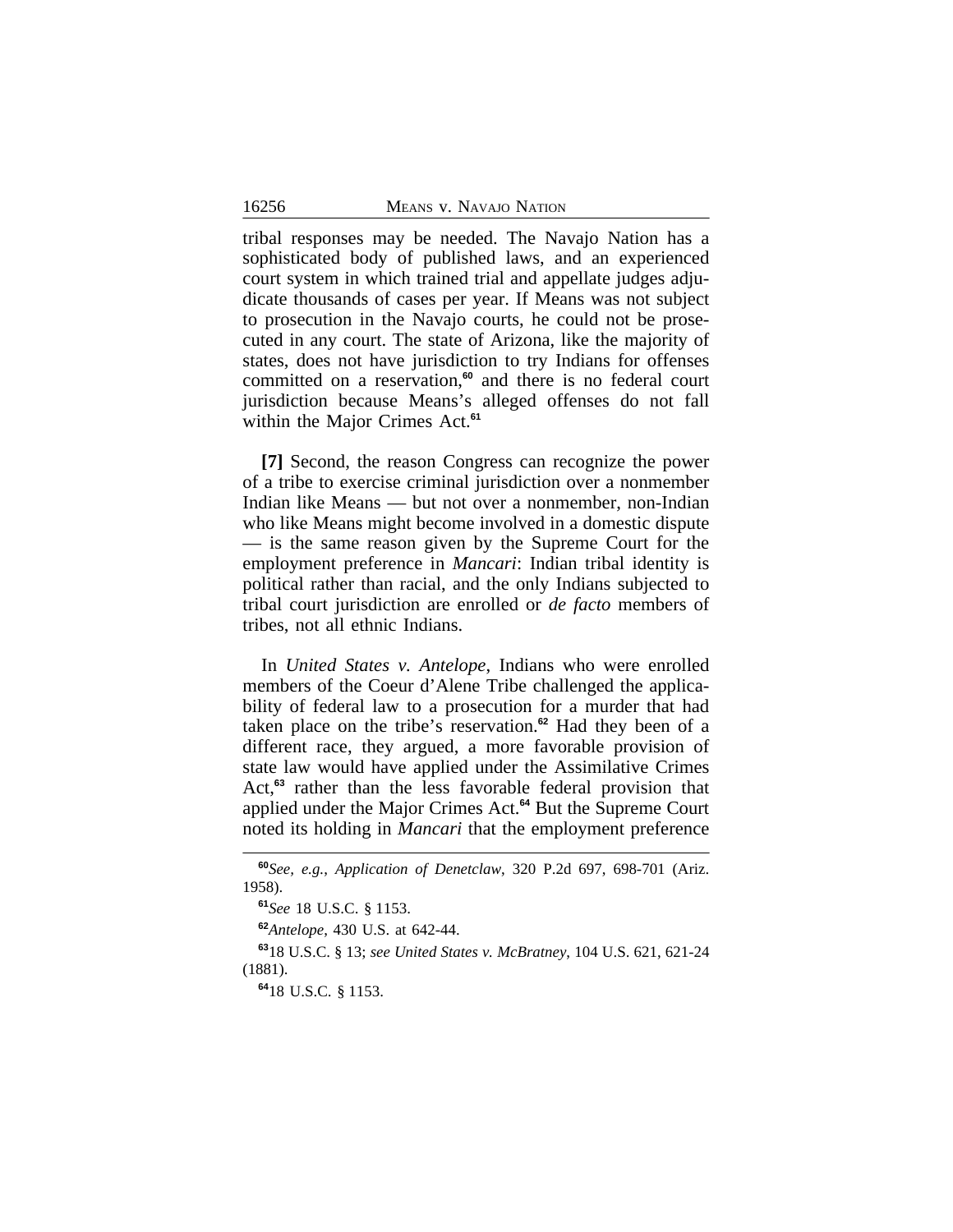MEANS V. NAVAJO NATION 16257

was granted to Indians "not as a discrete racial group, but rather, as members of quasi-sovereign political entities," **<sup>65</sup>** and extended *Mancari* even though the context did not involve Indian self-government. The Court found that the respondents were subjected to federal law "not because they are of the Indian race but because they are enrolled members of the Coeur d'Alene tribe." **66**

There is no sound distinction in principle between *Antelope* and this case. The statute subjects Means to Navajo criminal jurisdiction not because of his race but because of his political status as an enrolled member of a different Indian tribe.**<sup>67</sup>** We need not decide whether the same principle would apply if he had been expelled from or had voluntarily and formally withdrawn from his tribe**68** prior to committing the alleged misdemeanors because those hypothetical facts are not claimed in this case. *Morton v. Mancari* suggests that Indians "emancipated from tribal relations" or whose tribes have been terminated are not subject to the Major Crimes Act even if they are "racially to be classified as 'Indians.' " **69**

Our court is among the lower courts that have gone where the Supreme Court did not in *Antelope*, holding that formal

**<sup>69</sup>***Morton*, 430 U.S. at 646-47, n. 7.

**<sup>65</sup>***Antelope*, 430 U.S. at 645 (quoting *Mancari*, 417 U.S. at 554).

**<sup>66</sup>***Antelope*, 430 U.S. at 646.

**<sup>67</sup>**25 U.S.C. § 1301(2); *see Antelope*, 430 U.S. at 646.

**<sup>68</sup>**The authorities suggest that members of Indian tribes can renounce their membership. *See Felix S. Cohen's Handbook of Federal Indian Law* 22 (1982 ed.) ("Tribal membership is a bilateral relation, depending for its existence not only upon the action of the tribe but also upon the action of the individual concerned. A member of any Indian tribe is at liberty to terminate the tribal relationship whenever he or she so chooses, although such termination will not lightly be inferred."); *see, e.g.*, *Smith v. Bonifer*, 154 F. 883, 886 (C.C.D. Or. 1907) (No. 2,683), *aff'd*, 116 F. 846 (9th Cir. 1909); *United States ex rel. Standing Bear v. Crook*, 25 F. Cas. 695, 699 (C.C.D. Neb. 1879) (No. 14,891); *Thompson v. County of Franklin*, 180 F.R.D. 216, 225 (N.D.N.Y. 1998).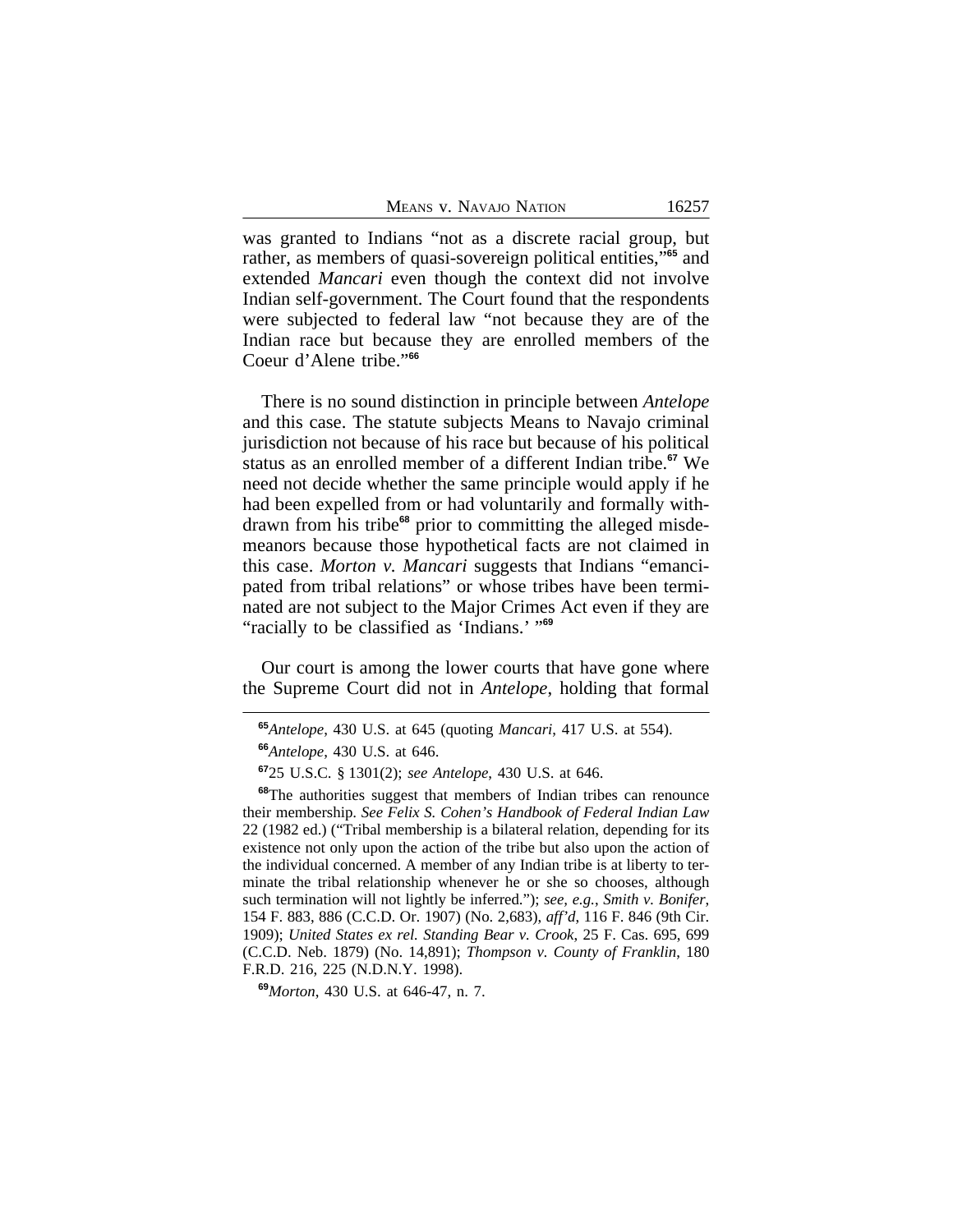enrollment in a tribe is not an "absolute" requirement for Indian status even though it is the "common evidentiary means of establishing Indian status." **<sup>70</sup>** *United States v. Bruce***<sup>71</sup>** was a federal prosecution under 25 U.S.C. § 1152 (the Indian General Crimes Act) for assault on a child on an Indian reservation. The defendant in *Bruce* argued that she was an Indian, so she was entitled to the benefit of the exception in that statute for crimes committed by an Indian against an Indian. She was not enrolled in any tribe nor was she eligible for enrollment. We held (over a strong dissent) that she was nevertheless entitled to the benefit of the Indian exception because her mother's enrollment, two of her three children's enrollment, and other evidence of affiliation with the tribe demonstrated " 'a sufficient non-racial link to a formerly sovereign people' " **72** to make her an "Indian" for purposes of the exception

Means's case is distinguishable from *Bruce*, most especially by his tribal enrollment. We therefore can and do leave for another day the challenging question *Bruce* invites: whether a person who was racially Indian, but who was not enrolled or eligible for enrollment in any tribe, would be subject to tribal court jurisdiction. While *Bruce* was a federal prosecution which would have implicitly limited tribal sovereignty if the Indian exception did not apply, this case is a tribal court prosecution. Means has chosen to affiliate himself politically as an Indian by maintaining enrollment in a tribe. His Indian status is therefore political, not merely racial. *Bruce* concluded, as we do, that "Tribal courts may . . . prosecute misdemeanors against Indians who are not members of that tribe." **73**

**<sup>70</sup>***United States v. Bruce*, 394 F.3d 1215, 1224. (9th Cir. 2005). **<sup>71</sup>***Id.*

**<sup>72</sup>***Id.* At 1224 (quoting *St. Cloud v. United States*, 702 F.Supp. 1456, 1461 (D.S.D. 1988)).

**<sup>73</sup>***Id.* At 1220.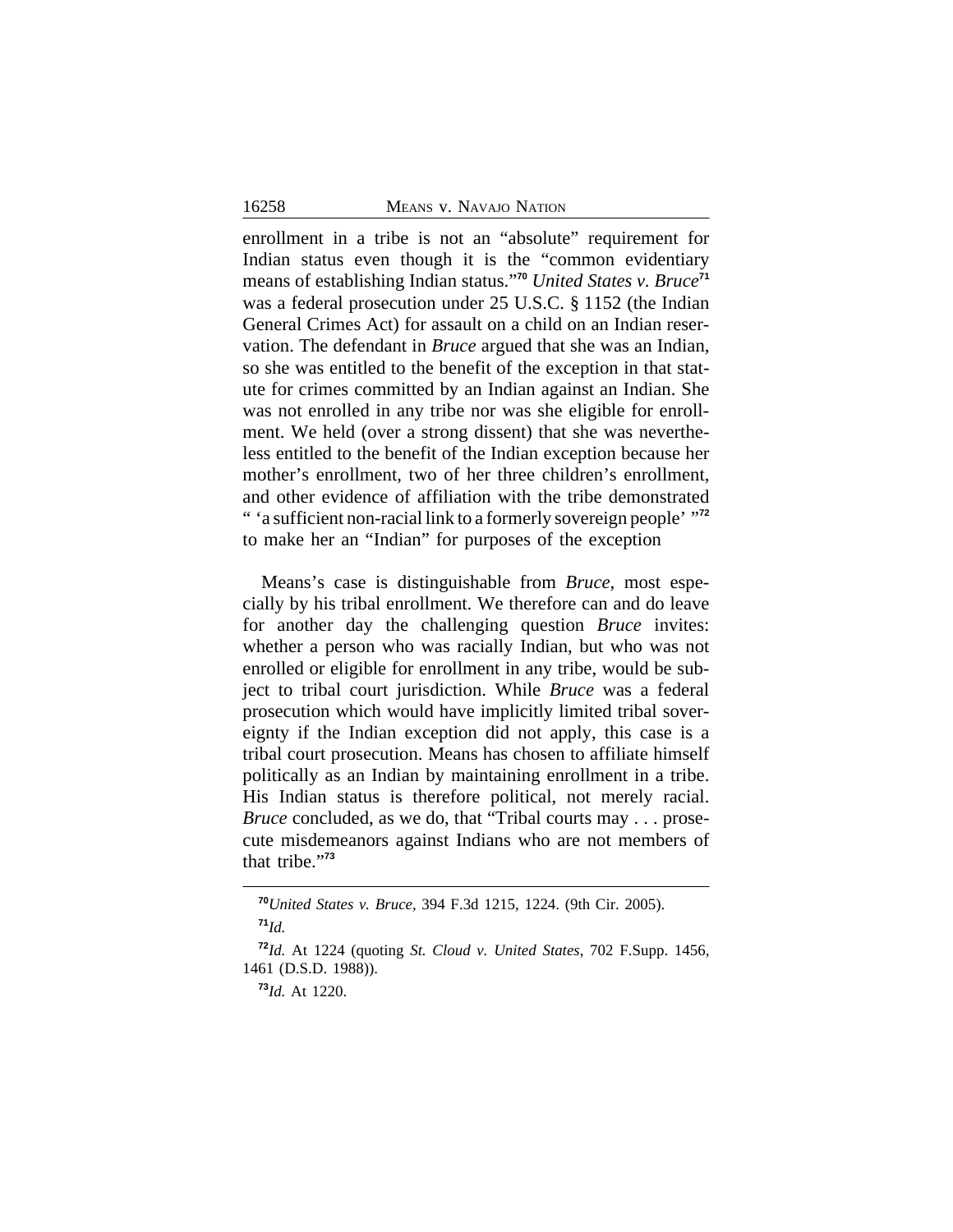### **B. Due Process**

**[8]** Because the criminal proceedings against Means in the Navajo trial court have been stayed pending the outcome of his jurisdictional challenge, an "as applied" due process challenge to the Navajo trial proceedings would be premature.**<sup>74</sup>** Means's facial due process challenge to the 1990 Amendments has no force. Although the U.S. Constitution does not bind the Navajo tribe in the exercise of its own sovereign powers,**75** the Indian Civil Rights Act confers all the criminal protections on Means that he would receive under the Federal Constitution, except for the right to grand jury indictment and the right to appointed counsel if he cannot afford an attorney.**<sup>76</sup>** The right to grand jury indictment would not pertain regardless, because Means is charged with a misdemeanor.**<sup>77</sup>** The right to appointed counsel is conferred by the Navajo Bill of Rights to any person within its jurisdiction.**<sup>78</sup>** Thus as a facial matter, Means will not be deprived of any constitutionally protected rights despite being tried by a sovereign not bound by the Constitution.

### **IV. The Treaty of 1868**

The war between the United States and the Navajo Nation, which began in the middle of the U.S. Civil War, ended in 1868 with a treaty**<sup>79</sup>** signed on behalf of the United States by General William Tecumseh Sherman. Means argues that, under the terms of this treaty, he may not be criminally prose-

**<sup>78</sup>***See* Navajo Nation Code tit. 1.

**<sup>74</sup>***See Broadrick v. Oklahoma*, 413 U.S. 601, 610 (1973).

**<sup>75</sup>***See Talton*, 163 U.S. at 382-85.

**<sup>76</sup>***See* 25 U.S.C. § 1302; *Santa Clara Pueblo*, 436 U.S. at 61; *Randall v. Yakima Nation Tribal Court*, 841 F.2d 897, 899-900 (9th Cir. 1988).

**<sup>77</sup>***See* U.S. Const. amend. V; *cf.* Fed. R. Crim. P. 7(a)(2).

**<sup>79</sup>**Treaty between the United States of America and the Navajo Tribe of Indians, June 1, 1868, U.S.-Navajo, 15 Stat. 667.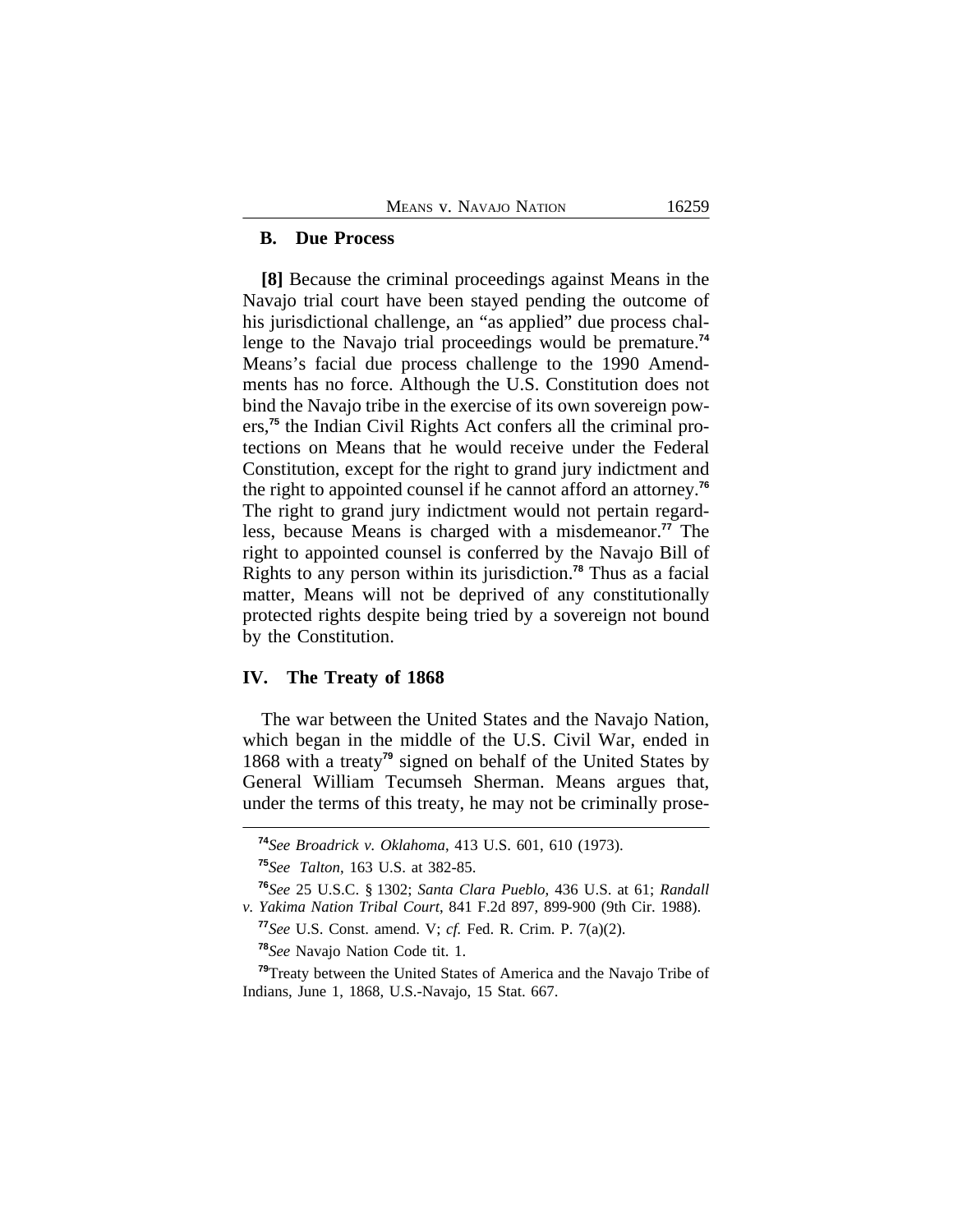cuted by the Navajo tribe but must be turned over to the federal government for trial.

Means bases his argument on the so-called "bad men" clauses of the 1868 Treaty. Indian tribes warred, not only with the federal government, but also with other tribes. Guaranteeing that the Indians would return to a peaceful way of life, therefore, required some means of dealing with the hostile foreign tribes.

One clause in the 1868 Navajo Treaty — which is identical to language used in a number of Indian Treaties of the time — says that

If bad men among the whites, or among other people subject to the authority of the United States, shall commit any wrong upon the person or property of the Indians, the United States will, upon proof made to the agent and forwarded to the Commissioner of Indian Affairs at Washington City, proceed at once to cause the offender to be arrested and punished according to the laws of the United States.**<sup>80</sup>**

A second clause, speaking expressly about Indians, is analogous:

If bad men among the Indians shall commit a wrong or depredation upon the person or property of any one, white, black, or Indian, subject to the authority of the United States and at peace therewith, the Navajo tribe agree that they will, on proof made to their agent, and on notice by him, deliver up the wrongdoer to the United States, to be tried and punished according to its laws.**<sup>81</sup>**

**<sup>80</sup>***Id.* **<sup>81</sup>***Id.*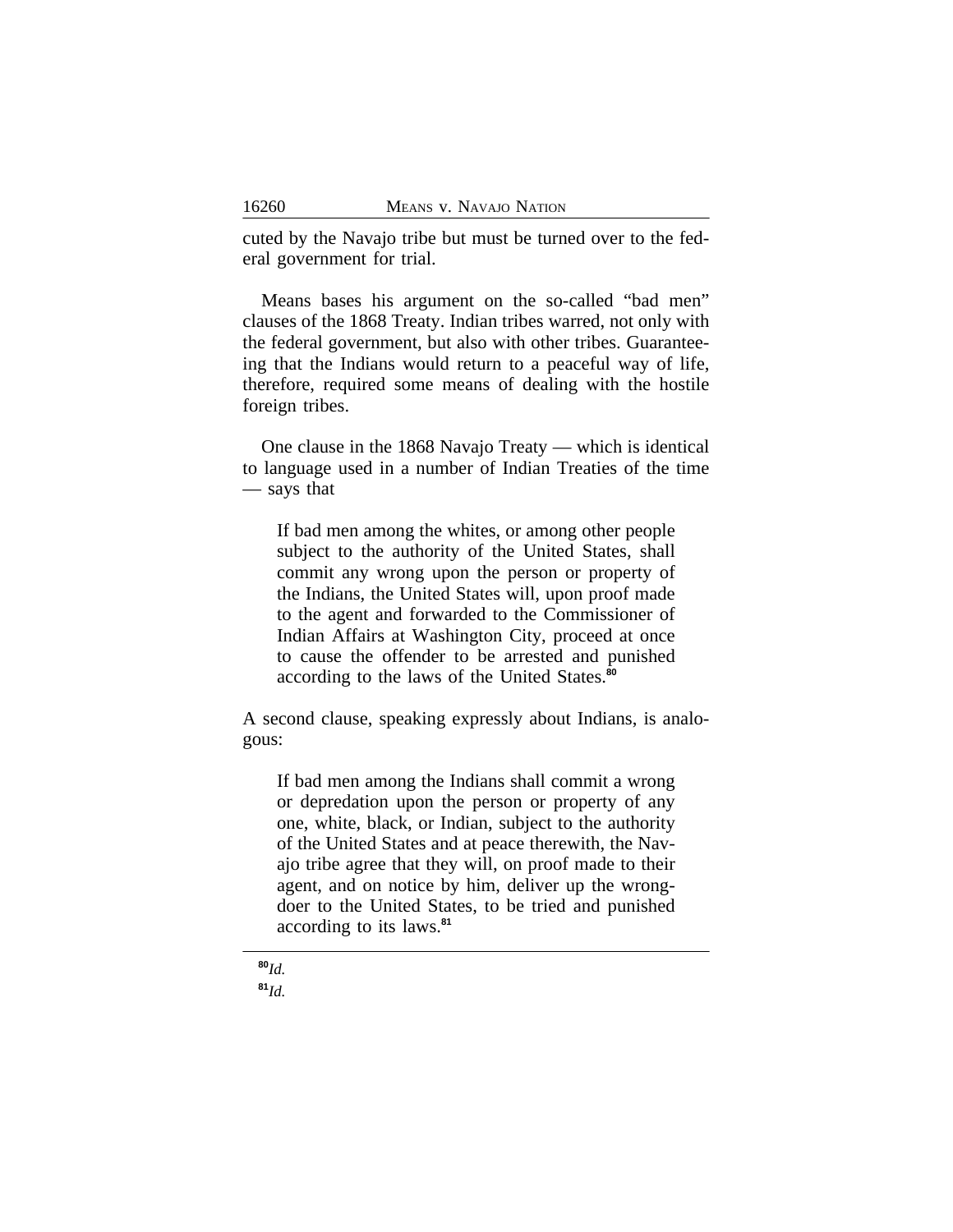Means argues that even if the Navajo Nation at one time possessed the sovereign power to assert criminal jurisdiction over nonmember Indians, it relinquished that right by entering into the 1868 Treaty, which requires that the Navajo Tribe deliver the wrongdoer to the United States, to be tried and punished according to federal, not Indian, law. Means also argues that the 1990 Amendments to the Indian Civil Rights Act cannot abrogate the protections to which he is entitled under the 1868 Treaty because Congress has never expressly abrogated the treaty.

The Navajo Nation, however, argues that a discussion between General Sherman and the Navajo Chief Barboncito during the treaty negotiations expresses an understanding that the Navajo were entitled to "drive out" raiders from the Ute and Apache tribes who might molest them, and that the Indian "bad men" clause therefore meant to confer jurisdiction over nonmember Indians, not to remove it. The Navajo Nation also suggests that we are bound to defer to the understanding of the treaty expressed well over a century after its adoption by the Navajo Nation Supreme Court. That court found that the 1868 Treaty provides for criminal jurisdiction over Means because he entered the Navajo Nation, married a Navajo woman, and engaged in business and civic activities while residing on the reservation.

**[9]** We accept neither argument because the 1868 Treaty does not conflict with, and is easily reconciled with, the language of the 1990 Amendments to the Indian Civil Rights Act that recognizes the inherent sovereign power of the tribe. A common sense understanding of the treaty language would be that the United States was obligating itself to protect the Navajos from "bad men," of whom the world is never short, and the Navajos were obligating themselves to turn the "bad men" over to the United States when appropriate under the specified conditions.**<sup>82</sup>** The treaty obligates the United States

**<sup>82</sup>***Cf. Tsosie v. United States*, 825 F.2d 393, 400-02 (Fed. Cir. 1987); *Hebah v. United States*, 428 F.2d 1334, 1338-40 (Ct. Cl. 1970).